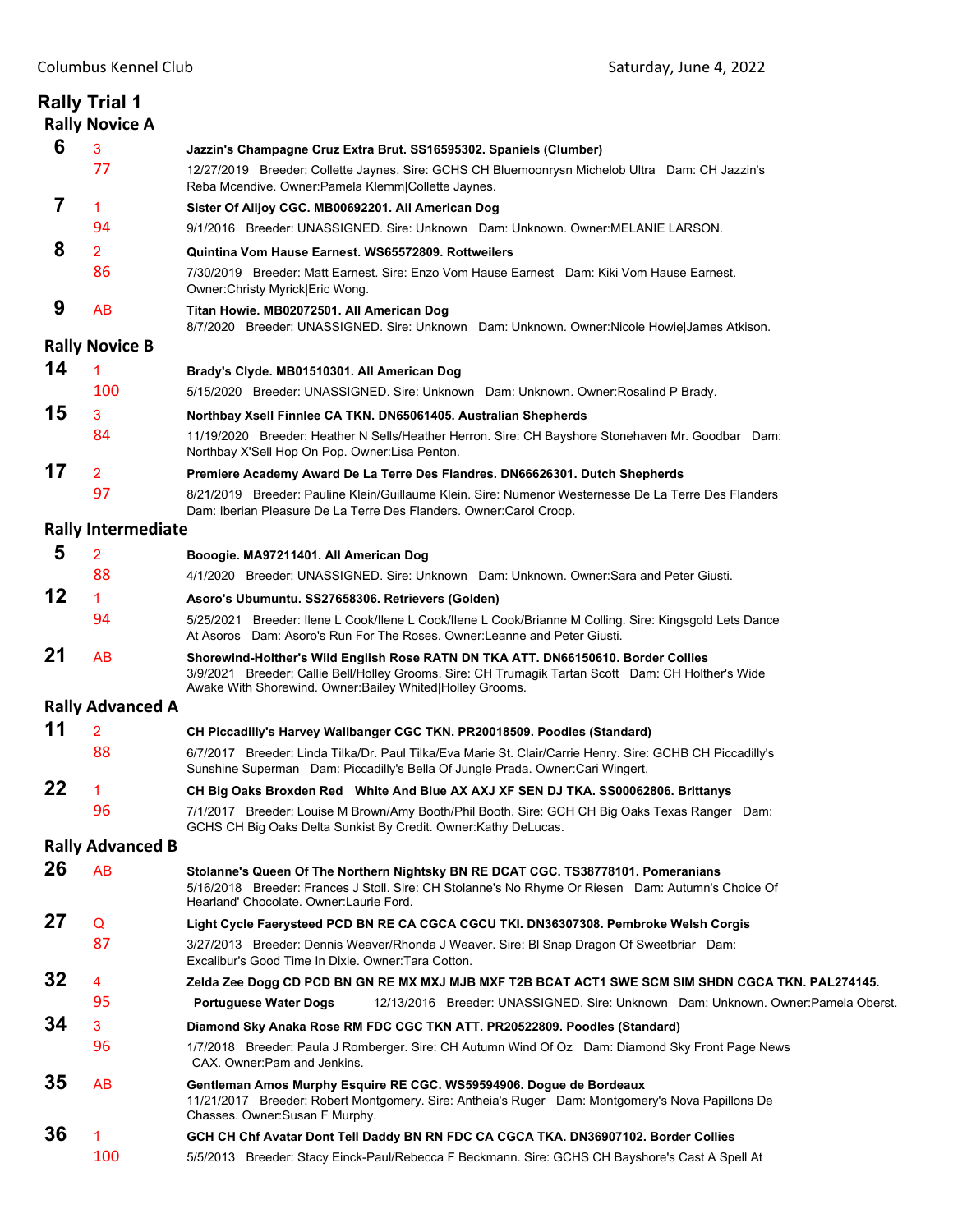|    | <b>Columbus Kennel Club</b> | Saturday, June 4, 2022                                                                                                                                                                                                                                                                |
|----|-----------------------------|---------------------------------------------------------------------------------------------------------------------------------------------------------------------------------------------------------------------------------------------------------------------------------------|
|    |                             | Avatar HSAs Dam: Never Never Land Up Rising Sun. Owner: Judy Kinnie Stacy Einck-Paul Lonnie Carroll.                                                                                                                                                                                  |
| 37 | Q                           | Shade Fallstar BN RI ACT2 CGC TKA. MA51484401. All American Dog                                                                                                                                                                                                                       |
|    | 92                          | 4/28/2016 Breeder: UNASSIGNED. Sire: Unknown Dam: Unknown. Owner: Julia Bartosh.                                                                                                                                                                                                      |
| 38 | $\overline{2}$              | O'my! Take Another Shot RI. DN67603401. Border Collies                                                                                                                                                                                                                                |
|    | 98                          | 6/1/2021 Breeder: Katy Chadwick. Sire: Wescot's How Do You Like Me Now RE AX AXJ OF BCAT SCN<br>Dam: GCH CH Harbormist Dare To Dream RN OA OAJ NF. Owner: Savanna Hicks Katy Chadwick.                                                                                                |
|    | <b>Rally Excellent A</b>    |                                                                                                                                                                                                                                                                                       |
| 24 | 1                           | Divet RA. MA76712401. All American Dog                                                                                                                                                                                                                                                |
|    | 95                          | 6/15/2019 Breeder: UNASSIGNED, Sire: Unknown Dam: Unknown, Owner: Jane Schira,                                                                                                                                                                                                        |
| 25 | $\overline{2}$              | O'my! Sweet N Salty RA SCN SIN CGC. DN64440806. Border Collies                                                                                                                                                                                                                        |
|    | 87                          | 8/27/2020 Breeder: Katy Chadwick. Sire: CH Legacy's Sweetwater Blue CD BN RA PT OA NAJ OF DCAT<br>DE DMX DDSE TKI Dam: CH Harbormist Amaretto Sunrise Crush RN BCAT ACT1 DSA CGCA CGCU.<br>Owner: Patty Krup Katy Chadwick.                                                           |
|    | <b>Rally Excellent B</b>    |                                                                                                                                                                                                                                                                                       |
| 26 | AB                          | Stolanne's Queen Of The Northern Nightsky BN RE DCAT CGC. TS38778101. Pomeranians<br>5/16/2018 Breeder: Frances J Stoll. Sire: CH Stolanne's No Rhyme Or Riesen Dam: Autumn's Choice Of<br>Hearland' Chocolate. Owner: Laurie Ford.                                                   |
| 27 | 2                           | Light Cycle Faerysteed PCD BN RE CA CGCA CGCU TKI. DN36307308. Pembroke Welsh Corgis                                                                                                                                                                                                  |
|    | 93                          | 3/27/2013 Breeder: Dennis Weaver/Rhonda J Weaver. Sire: BI Snap Dragon Of Sweetbriar Dam:<br>Excalibur's Good Time In Dixie. Owner:Tara Cotton.                                                                                                                                       |
| 32 | 1/HC                        | Zelda Zee Dogg CD PCD BN GN RE MX MXJ MJB MXF T2B BCAT ACT1 SWE SCM SIM SHDN CGCA TKN. PAL274145.                                                                                                                                                                                     |
|    | 97                          | 12/13/2016 Breeder: UNASSIGNED. Sire: Unknown Dam: Unknown. Owner: Pamela Oberst.<br><b>Portuguese Water Dogs</b>                                                                                                                                                                     |
| 34 | 3                           | Diamond Sky Anaka Rose RM FDC CGC TKN ATT. PR20522809. Poodles (Standard)                                                                                                                                                                                                             |
|    | 88                          | 1/7/2018 Breeder: Paula J Romberger. Sire: CH Autumn Wind Of Oz Dam: Diamond Sky Front Page News<br>CAX. Owner: Pam and Jenkins.                                                                                                                                                      |
| 35 | <b>AB</b>                   | Gentleman Amos Murphy Esquire RE CGC. WS59594906. Dogue de Bordeaux<br>11/21/2017 Breeder: Robert Montgomery. Sire: Antheia's Ruger Dam: Montgomery's Nova Papillons De<br>Chasses. Owner: Susan F Murphy.                                                                            |
|    | <b>Rally Master</b>         |                                                                                                                                                                                                                                                                                       |
| 28 | Q                           | Wildfire Quick As A Wink BN RM4 RAE2 FDC SCN SIN SBN OSD CGC TKP ATT. TS34030104. Papillons                                                                                                                                                                                           |
|    | 92                          | 3/3/2017 Breeder: Angela S Pickett/Cheslie Pickett. Sire: CH Wildfire Mind Games Dam: CH Wildfire On<br>The Radar. Owner Gloria Flippen.                                                                                                                                              |
| 29 | 3                           | Carolina's Copper Lyric CD BN RM2 RAE CA TKI. PAL268504. Miniature American Shepherds                                                                                                                                                                                                 |
|    | 97                          | 3/1/2016 Breeder: . Sire: Dam: . Owner: Wanda K Rush-Buttimer.                                                                                                                                                                                                                        |
| 30 | $\overline{2}$              | O'my! Cannie Ray Of Sunshine RE NA SWE DS DJA CGCA TKI. DN52509205. Border Collies                                                                                                                                                                                                    |
|    | 97                          | 10/24/2017 Breeder: Katy Chadwick-Werts. Sire: CH RACH Powerhouse Cash It All In UDX OM1 BN GN<br>GO RM2 RAE3 HSAs AX AXJ OF XFP CA DS DJ CGCA Dam: CH Harbormist Amaretto Sunrise Crush<br>RN BCAT ACT1 DSA CGCA CGCU. Owner: Patty Krup Katy Chadwick.                              |
| 32 | 4/HTQ                       | Zelda Zee Dogg CD PCD BN GN RE MX MXJ MJB MXF T2B BCAT ACT1 SWE SCM SIM SHDN CGCA TKN. PAL274145.                                                                                                                                                                                     |
|    | 96                          | 12/13/2016 Breeder: UNASSIGNED. Sire: Unknown Dam: Unknown. Owner: Pamela Oberst.<br><b>Portuguese Water Dogs</b>                                                                                                                                                                     |
| 33 | 1.                          | Flatland's Kiss Me In The Dark CD PCD BN RE FDC CAA DCAT RATM CZ8S DMA DS CGCA CGCU TKN ATT. SR97083001.                                                                                                                                                                              |
|    | 99                          | <b>Pointers (German Shorthaired)</b><br>1/9/2017 Breeder: brandon tyler pritchett. Sire: Flatland's Georgia Gator Dam:<br>Owner: Fawn Kovach. Flatland's Ima Snicker Too.                                                                                                             |
| 41 | <b>AB</b>                   | Canon's Mischief Maker RE FDC FCAT CGCA CGCU TKA. DN51780502. Australian Shepherds<br>7/13/2017 Breeder: Larinda Wilken/Amy Burnette. Sire: Canon's A Moment At Hand RN DCAT TKA Dam:<br>Coolmoor Canon Rise Above It CD RAE FDC CGC TKN. Owner: Krystal Schuessler   Larinda Wilken. |
| 42 | Q                           | Middle Star Chaos At Queens Over RA FDC CGCA CGCU TKN. WS71969901. Black Russian Terriers                                                                                                                                                                                             |
|    | 87                          | 3/8/2021 Breeder: Maurice H Fulbright/BETSY D FULBRIGHT. Sire: GCHG CH Midnight Rider's Motorcycle<br>Cowboy FDC CGC Dam: GCH CH Liliya Vita Izolda CGC. Owner:Edea Caldwell.                                                                                                         |
| 43 | <b>AB</b>                   | Nitestar's I Can Only Imagine RM3 RAE2 DN ATT. DN36110901. Australian Shepherds<br>3/21/2013 Breeder: Trisha Herring. Sire: CH Nitestar Another Day In Paradise Dam: CH Nitestar's Color<br>Me If U Can. Owner: Ann Adkisson.                                                         |
| 45 | <b>NQ</b>                   | Opium Du Domaine De Vauroux RE NAP NJP BCAT DEA DM HDM. DN58078901. Belgian Malinois<br>5/22/2018 Breeder: Evelyne Fontaine Monnereau. Sire: Fao De La Tangi Morgane Dam: Molly Du<br>Domaine De Vauroux. Owner: Christine Klockenbrink.                                              |